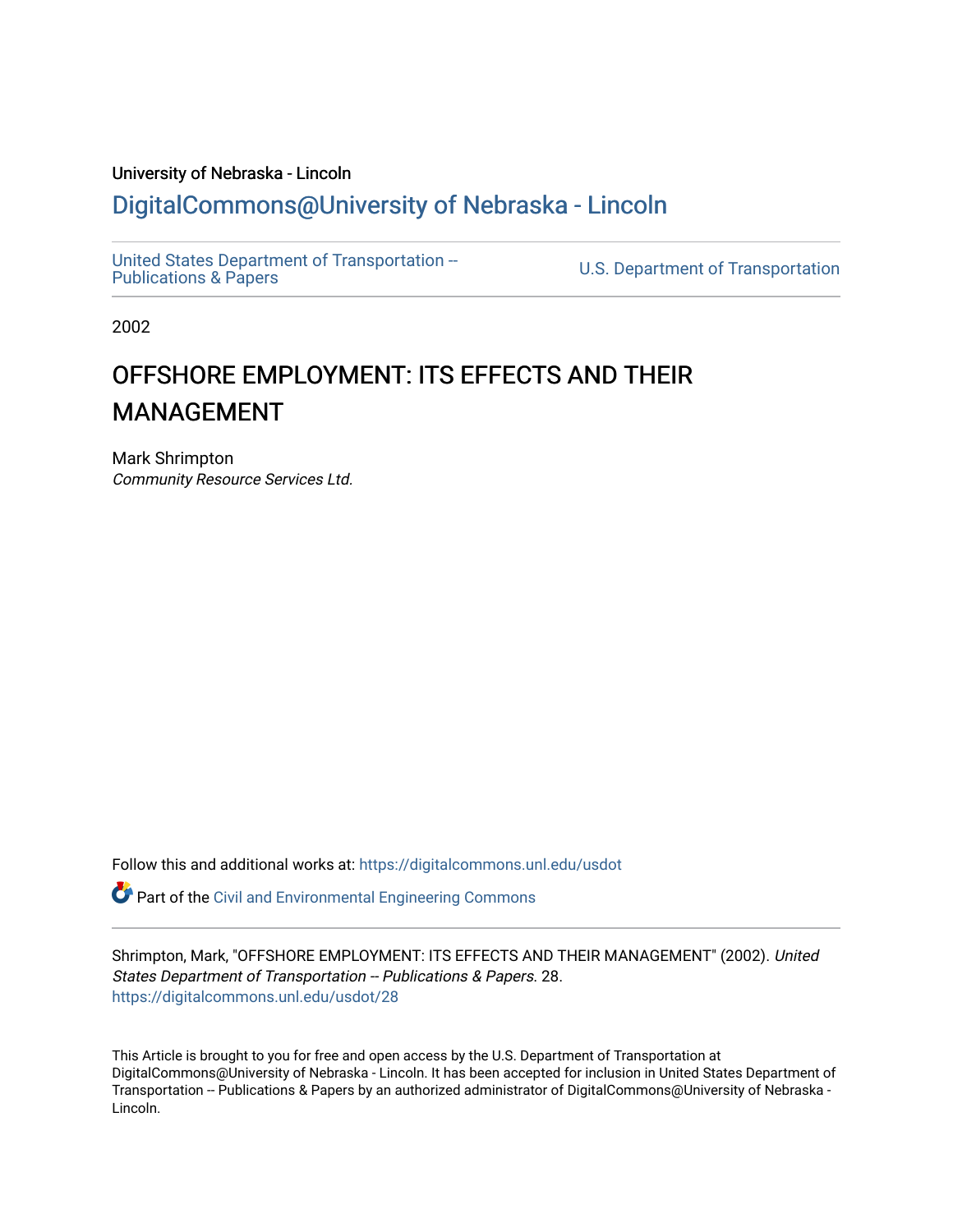**OFFSHORE EMPLOYMENT: ITS EFFECTS AND THEIR MANAGEMENT**

> **Mark Shrimpton Community Resource Services Ltd. Newfoundland, Canada**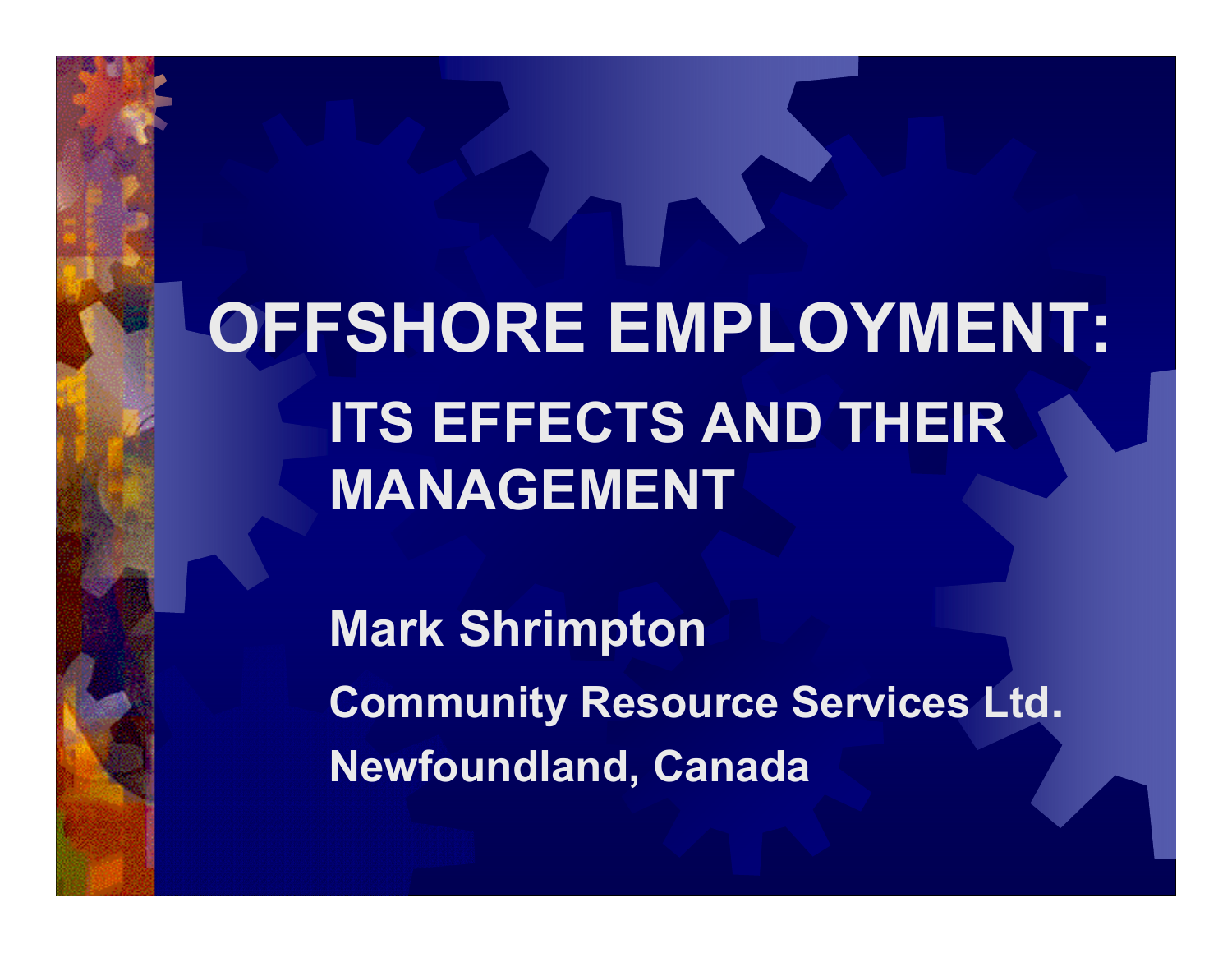## **PRESENTATION STRUCTURE Overview of MMS study Major findings: Effects Responses Conclusions: Research gaps Research issues**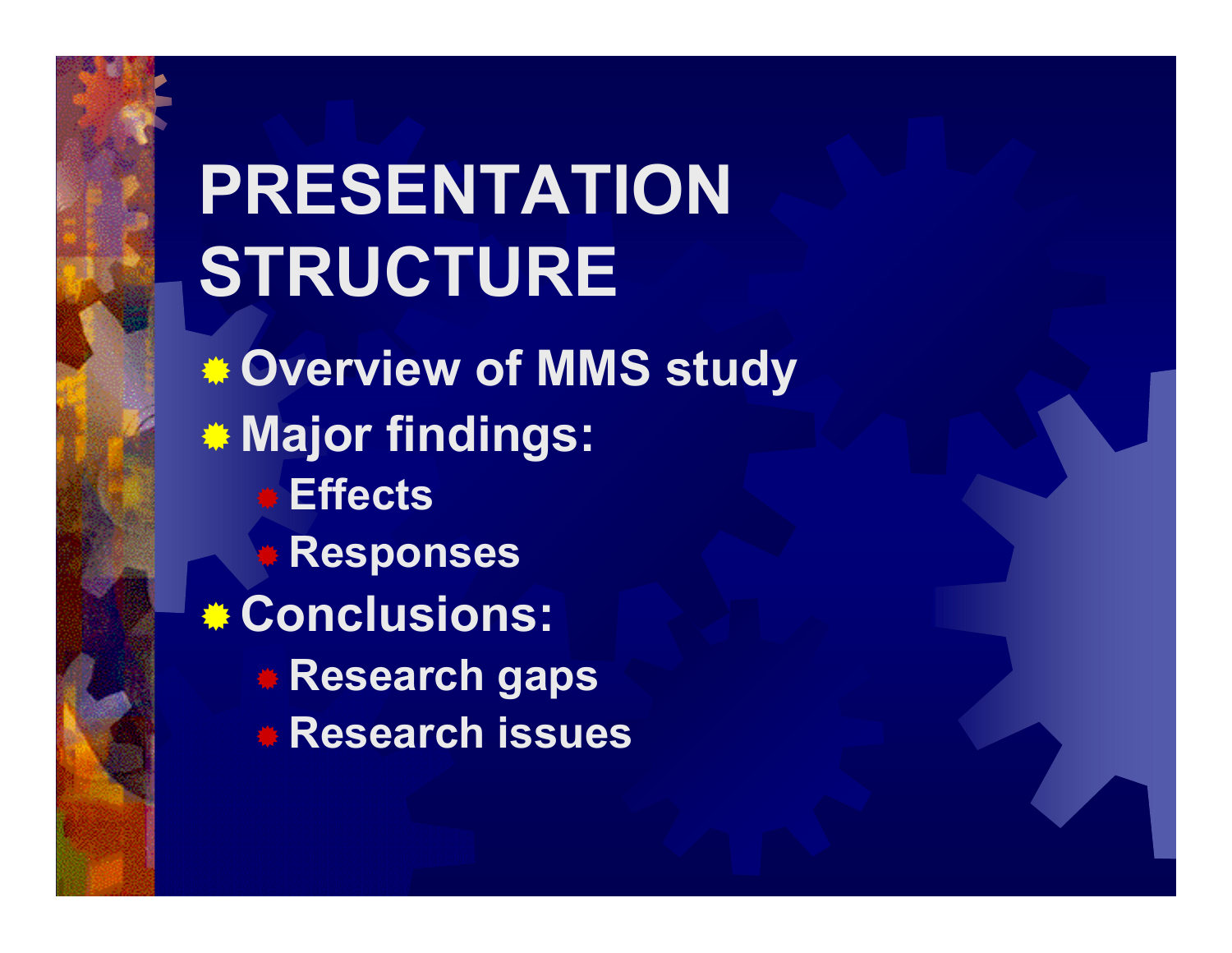*'The Effects of Offshore Employment in the Petroleum Industry: A Cross-national Perspective'*

**OCS STUDY MMS 2001- 41**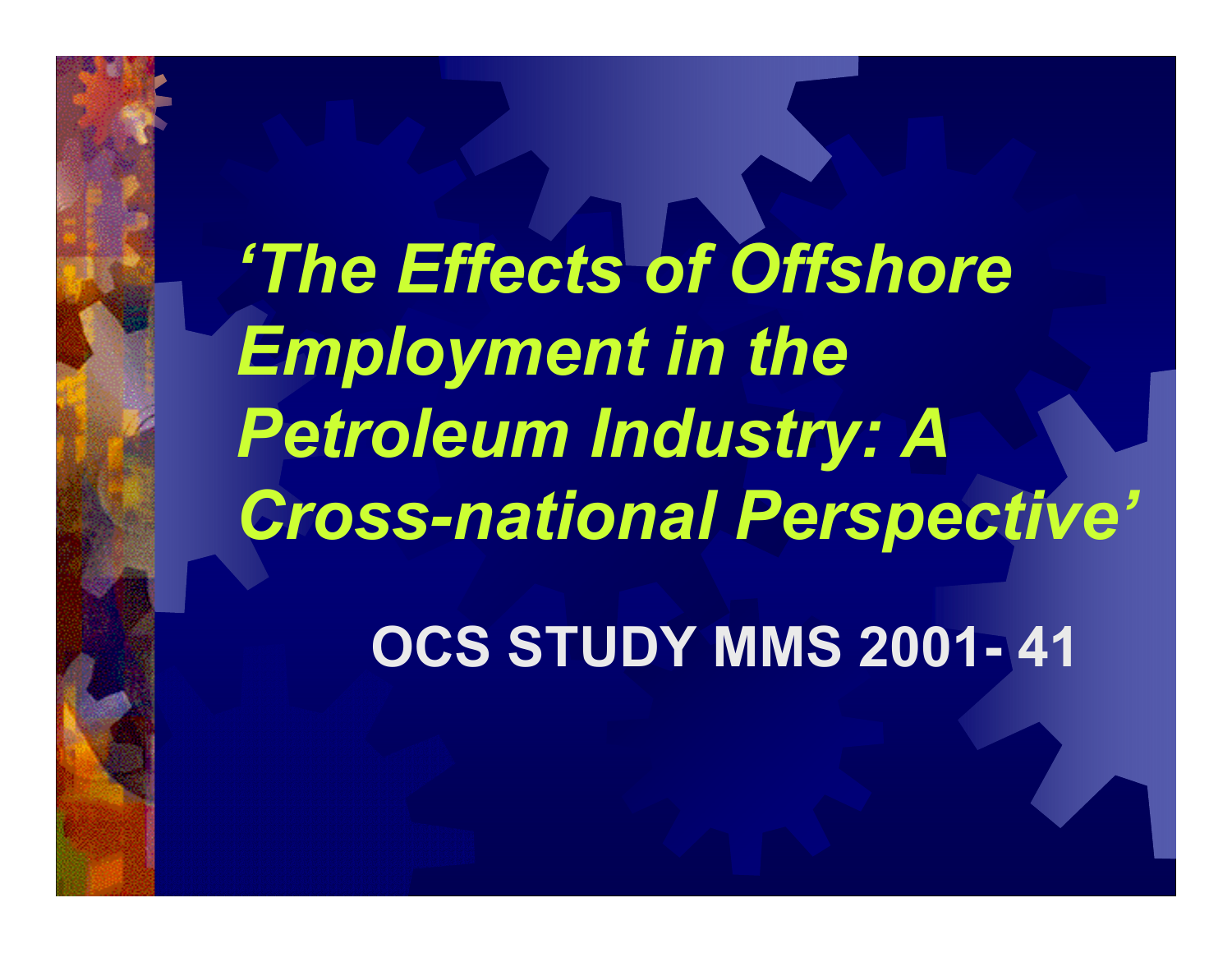## **RATIONALE, SCOPE AND METHODOLOGY**

**Response to deep-water operations Focus on the effects on workers, families and communities Secondary research: Literature review (oil and mining) International workshop Key informant interviews**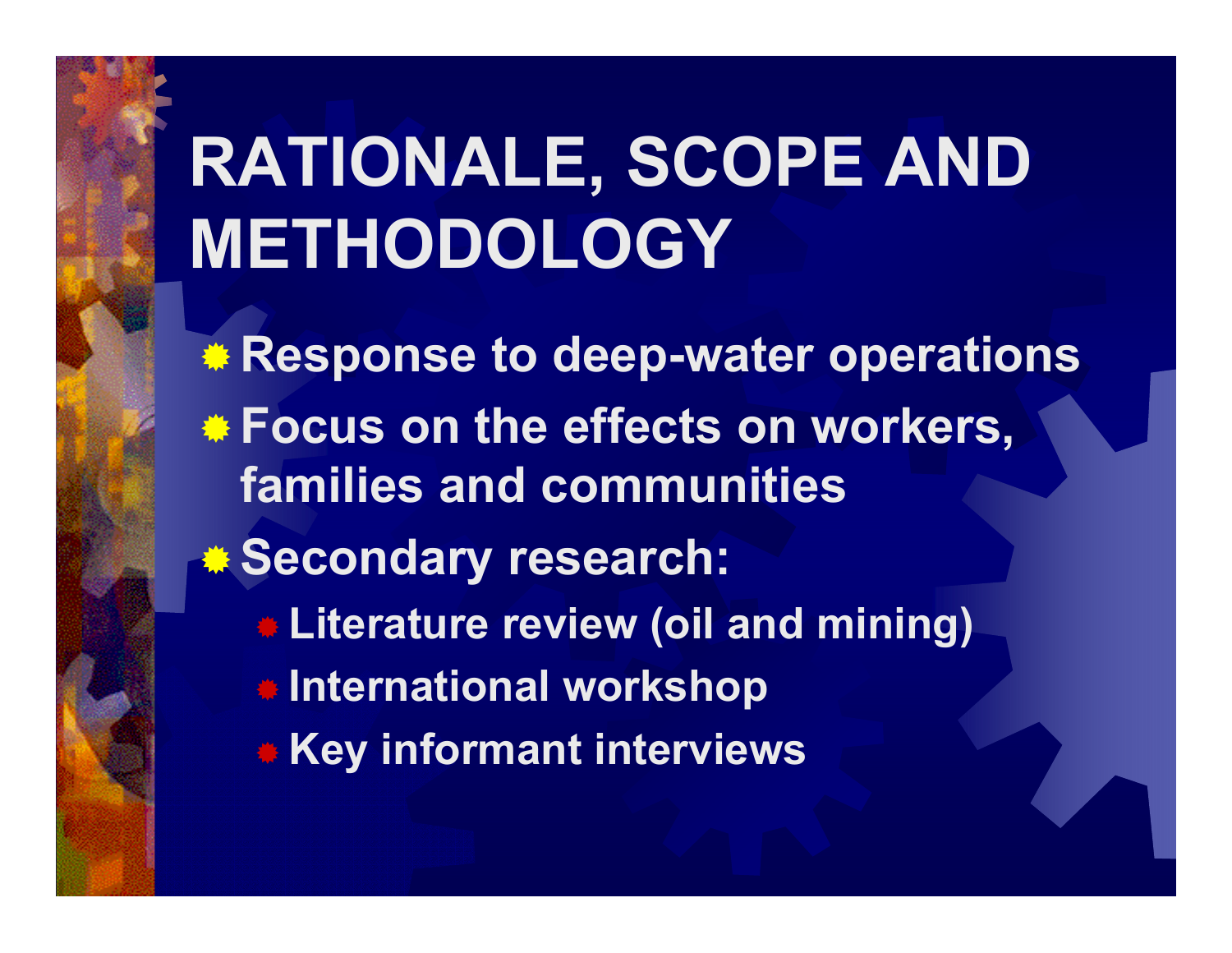# **EFFECTS OF OFFSHORE EMPLOYMENT**

**Health and safety Employment of: Women Minorities** ₩ **Older Workers Family life Worker attraction and retention**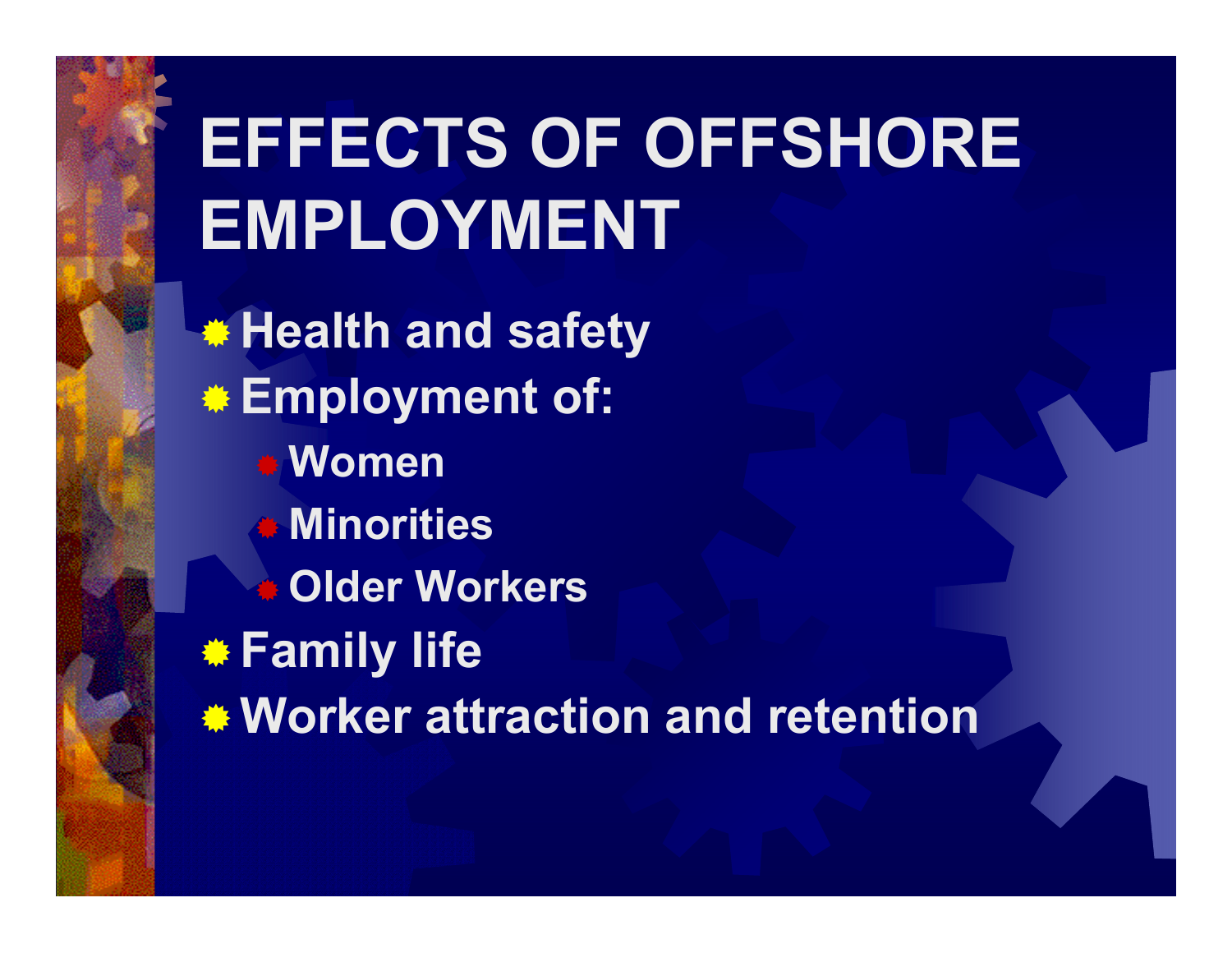## **EFFECTS OF OFFSHORE EMPLOYMENT**

**Residential patterns Expenditures Secondary employment Community life Community social and recreational services**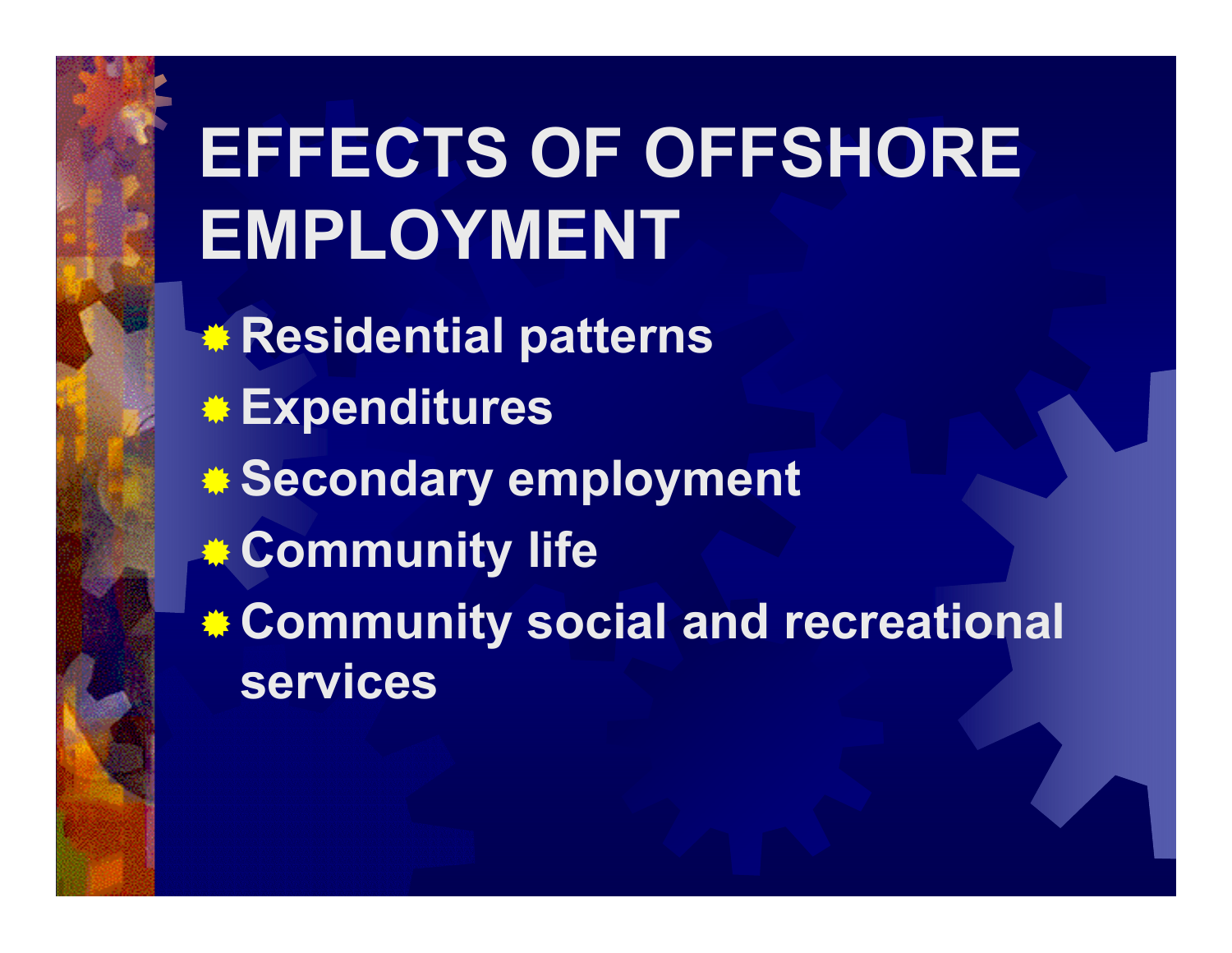## **RESPONSES Work schedules Accommodations Transportation Communications Hiring and orientation Counseling Family policies and services**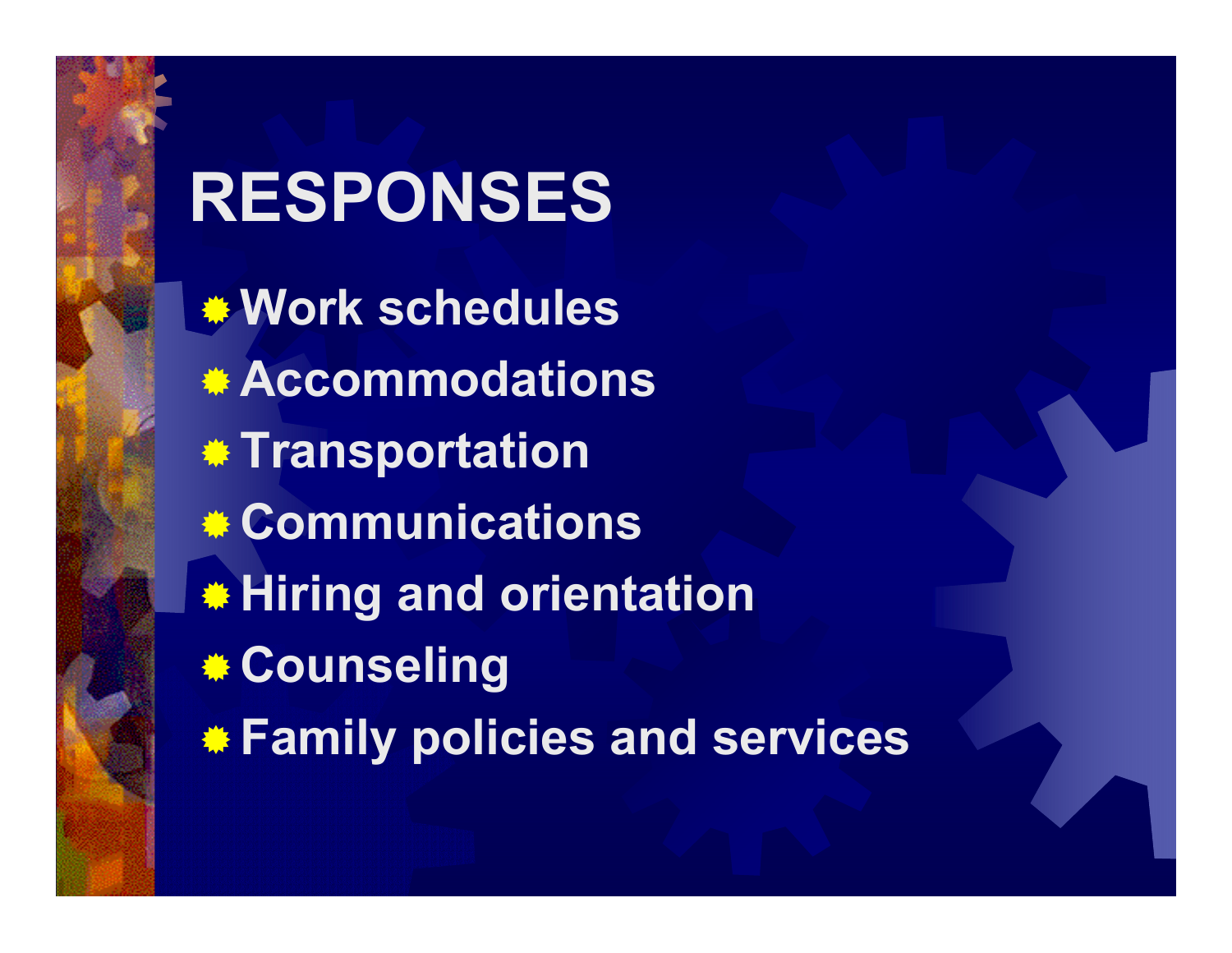## **RESPONSES**

**Need for greater consideration of non-workplace issues: Family and personal life effects Commute dangers**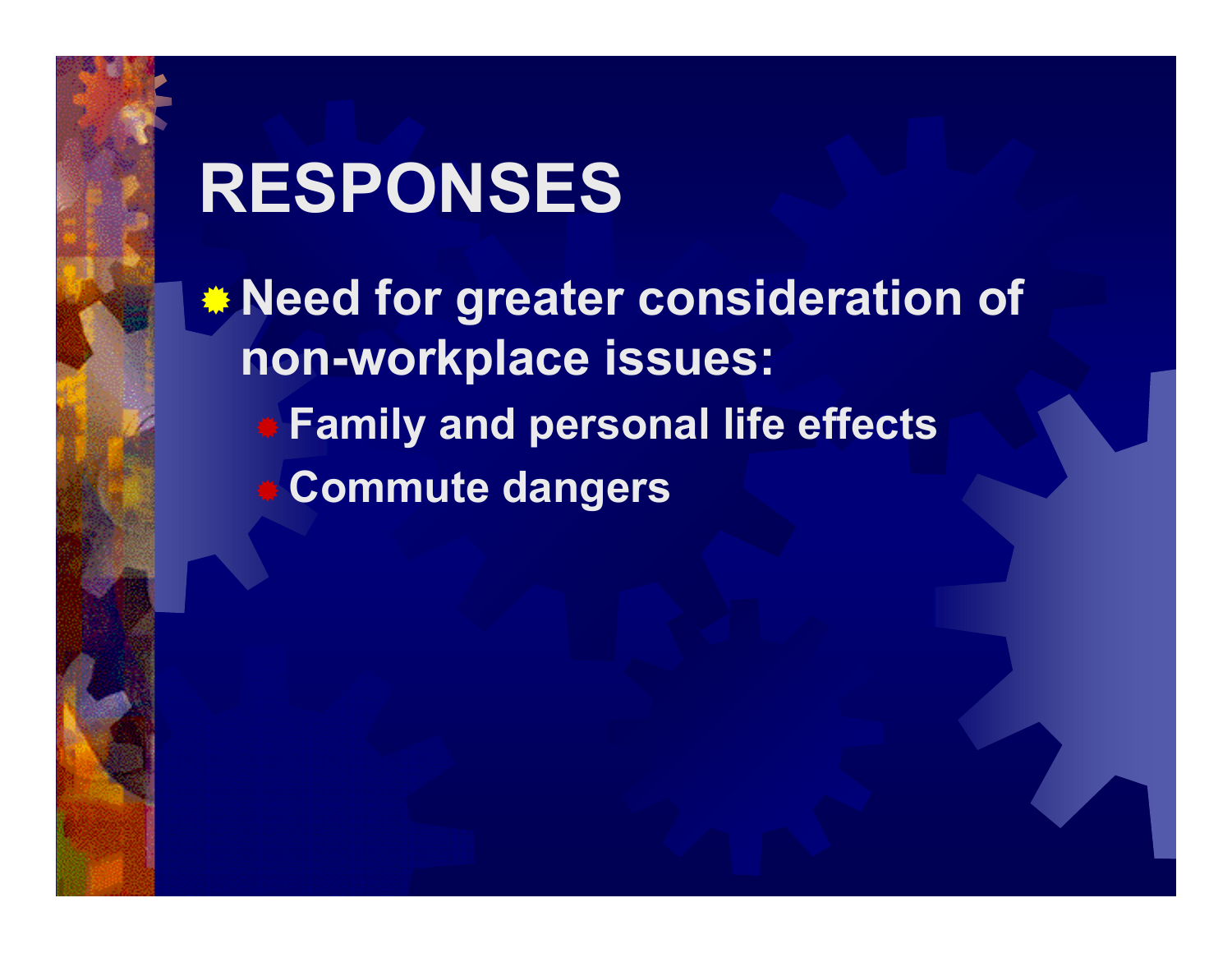**RESEARCH GAPS US and developing countries Study of: Small operations Post-CRINE/NORSOK Non-nuclear families** 券 **Minorities Longitudinal studies Best practices**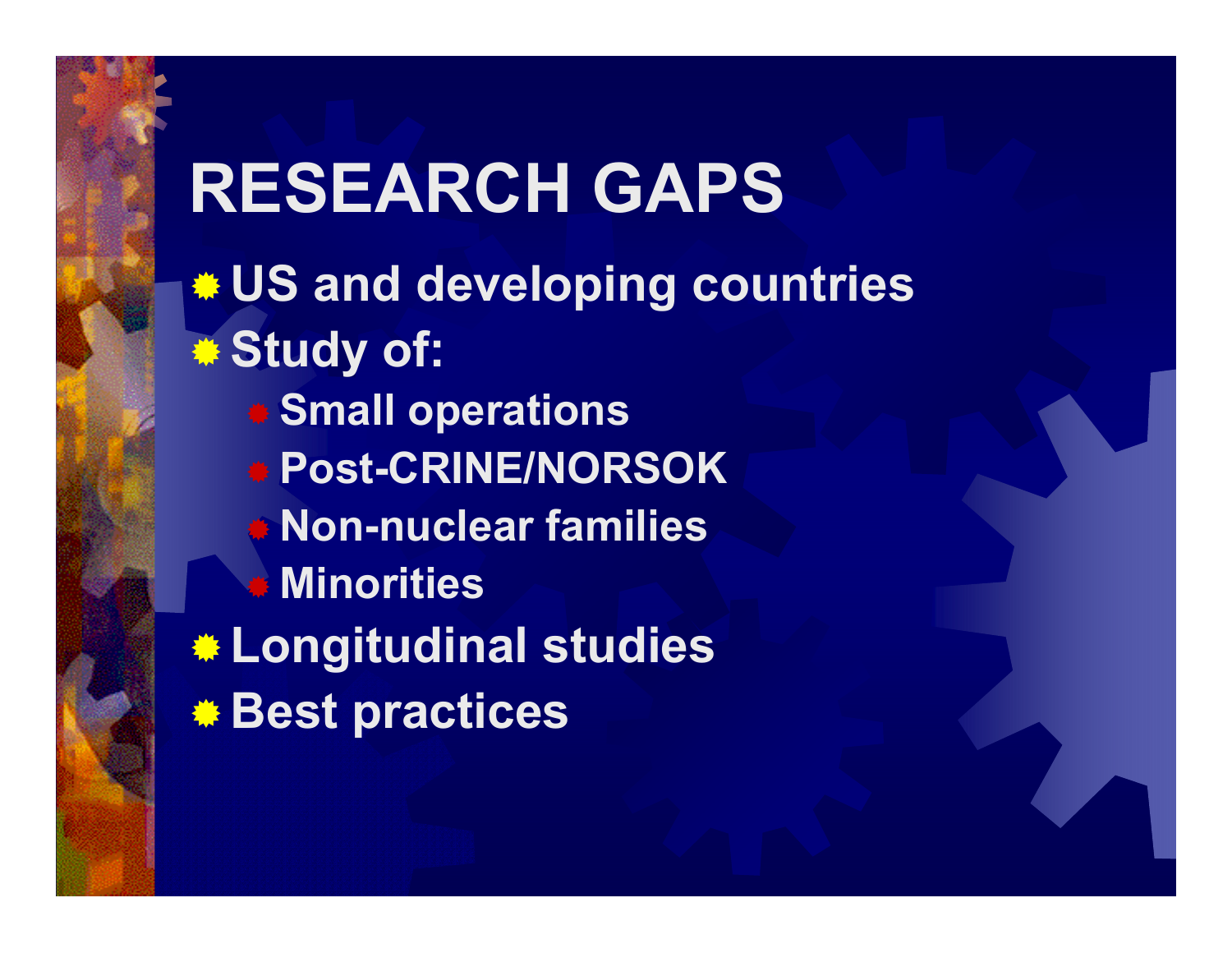#### **RESEARCH ISSUES**

**Exceptionalism: Normal work Normal families Problematization: Family effects (separation and divorce) Sleep disturbance**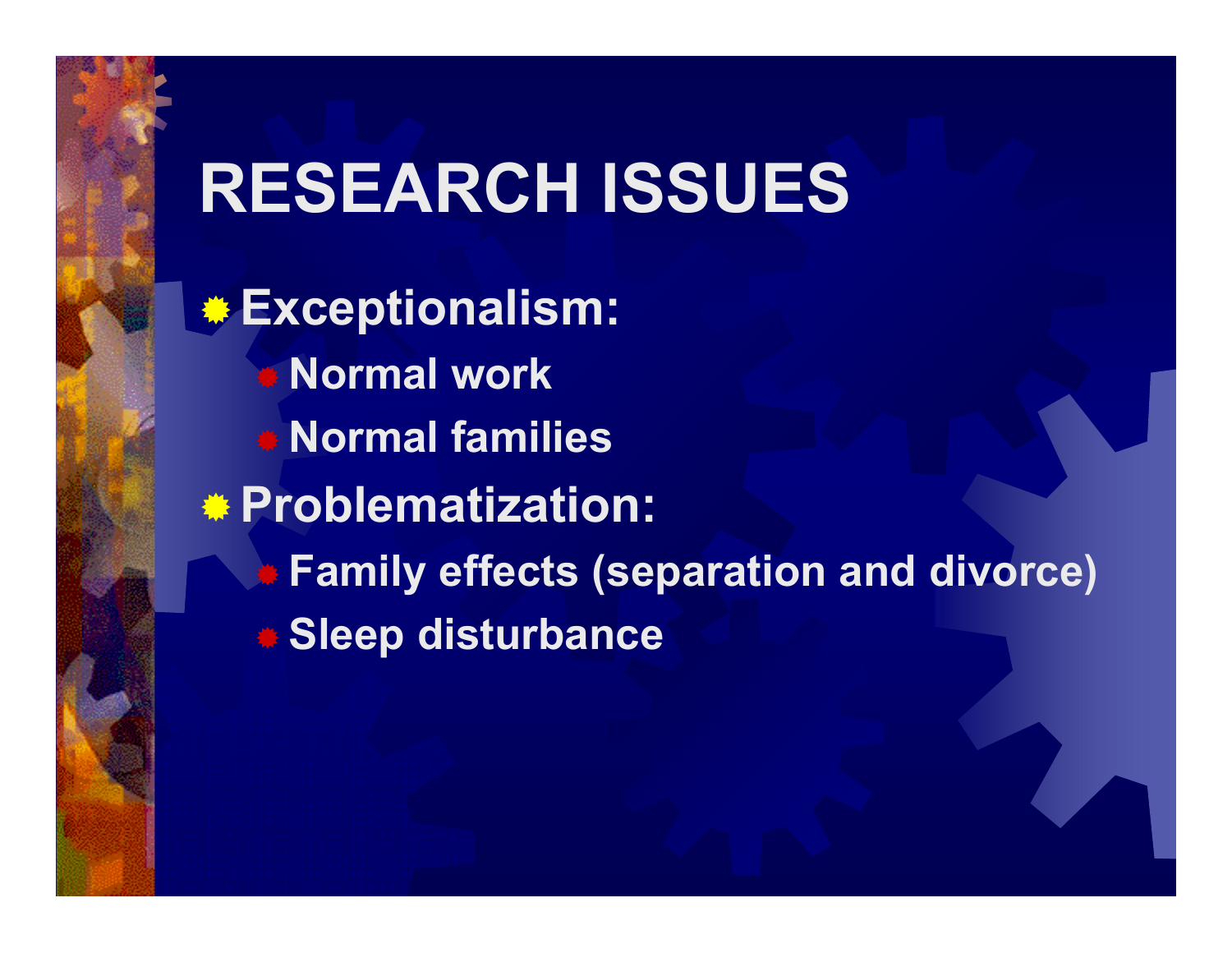## **RESEARCH ISSUES**

**The ideal schedule: a false grail? Need to focus on preferences Ambivalence – pros and cons that change with: Family lifecycle (***ab initio* **families) Family, work and social circumstances Generations ('old school' vs 'new outlookers') Ongoing adjustment and coping**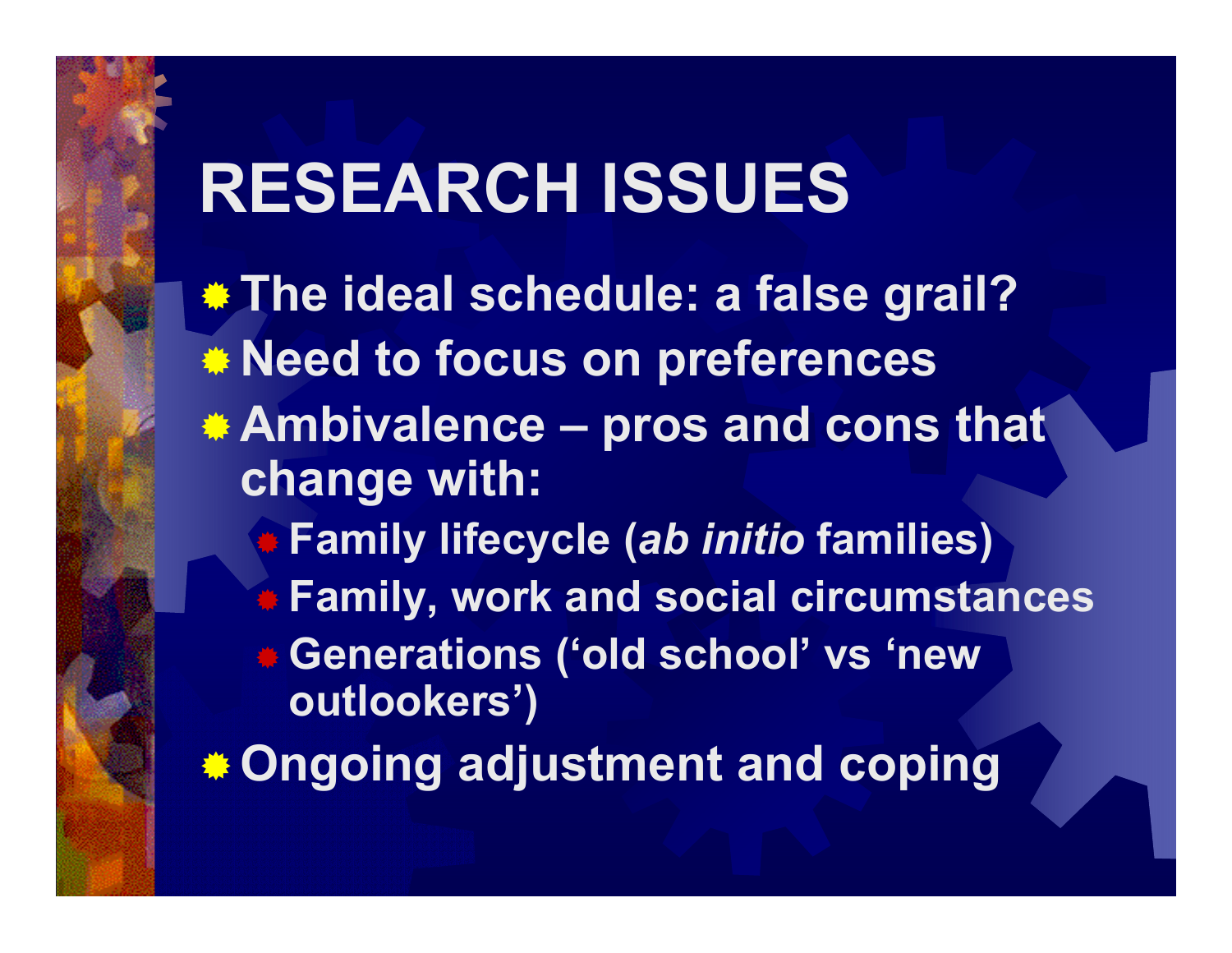## **RESEARCH ISSUES**

**Exogenous change: Problematic Difficult to anticipate effects Need for informed response** ₩ **Consultation highly beneficial Uncertainty: Highly problematic Threat or reality**